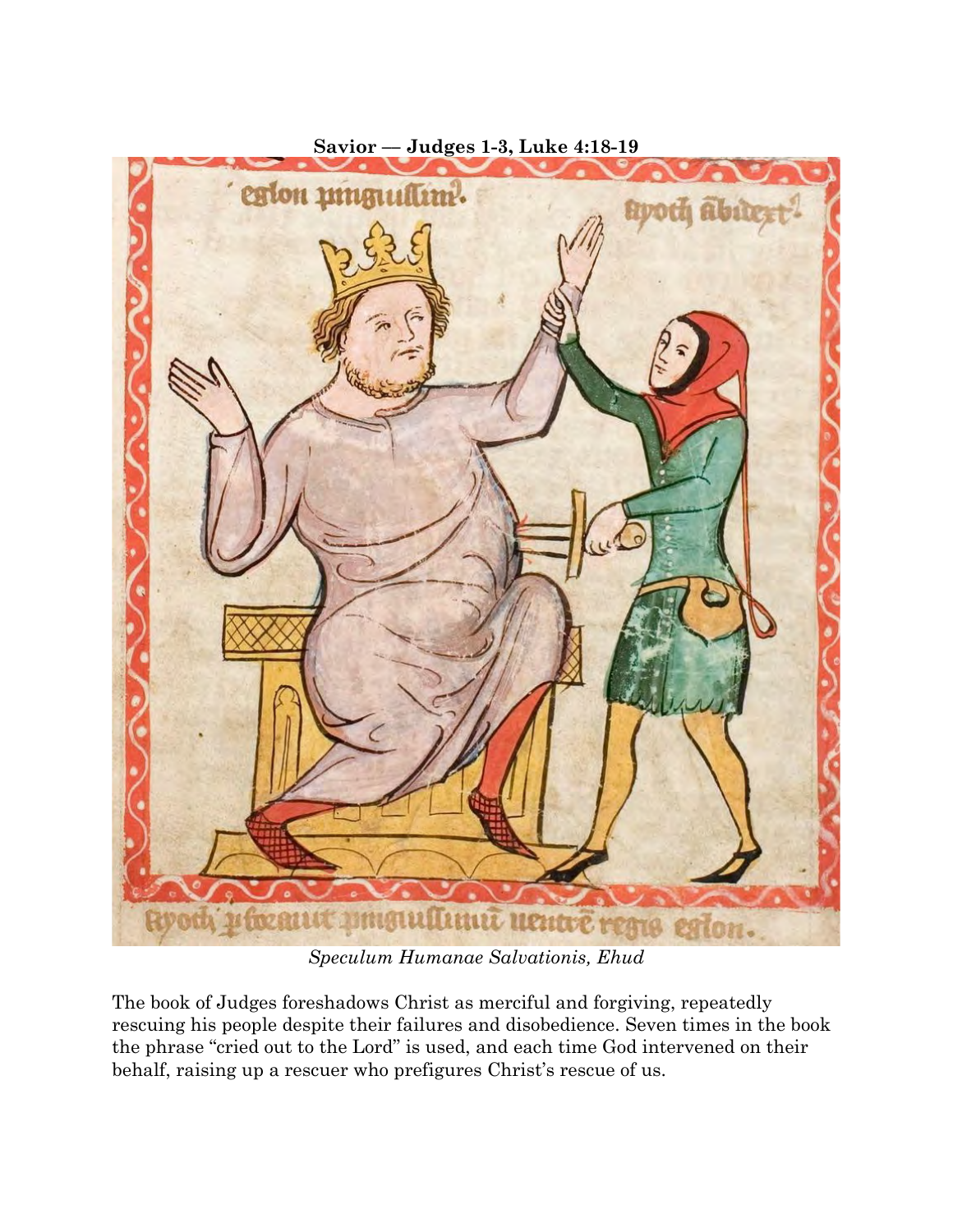Oppression resulted from adopting their neighbors' idolatry, just as they had been forewarned in the law if they did not love God. But each time, their repentance resulted in God sending leaders who brought freedom for the people. Some translations call Ehud a rescuer or deliverer, and some call him a saviour. He thus foreshadows Christ who rescues, delivers, and saves us. In the book, we discover that unlike Christ, the saviours were very flawed people who they did their work by inflicting violence rather than receiving it.

The first hero, Ehud, defeated the king in a special forces action. When I read the Bible for myself as a young teen, I found it shocking that the Bible would describe the dagger's handle disappearing beneath the king's fat, his bowels emptying, and the detail that his servants thought that he was in the bathroom. I continued to discover that the Bible is an earthy book, and one could count on the most earthy sections being left out of Sunday School lessons or sermons. It prompted my quest to try to find the connections to Christ, even in these "odd parts."

In the text, the total time of oppression is 74 years, and the total time of peace is 296 years. So even in this time of great conflict and trouble we see God's mercy. The stories do not tend to show a culture that was following the law they had been given. In fact, accepting and practicing idolatry seemed to be the norm despite warnings, consequences, and suffering. They clearly forgot the goal to love God with their whole heart. Yet, repeatedly God showed them mercy, just as he continues to do for us.

*Can I look back on times Christ has rescued me when I have cried out to him?*



## **Deborah –– Judges 4-5, Luke 22:69**

*Marc Chagall, Deborah the Prophetess*

Deborah and Barak's song prophesied Christ's triumph in his ascension. Lines regarding the earth shaking at God's presence, heavens dropping, rain, and Sinai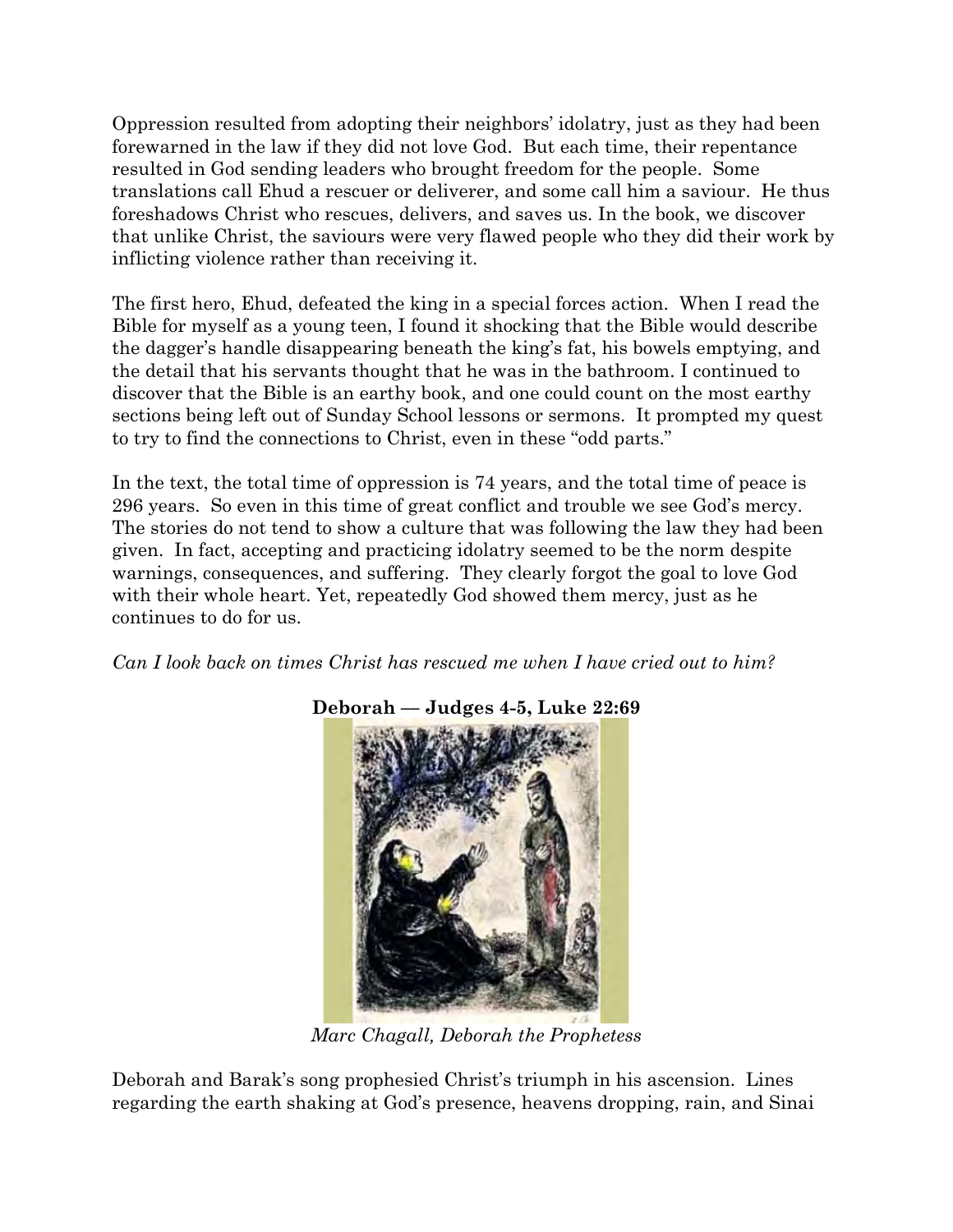moving, dominion over the mighty, and leading captivity captive were picked up in Psalms. The latter phrase is applied to Christ's ascension in Ephesians. On one level, then, the military victories in this book prefigure the spiritual victory of Christ over all evil.

Jael is celebrated for pounding a tent peg into Sisera's head: "Most blessed of all women…" is a phrase about Jael repeated regarding Mary, Christ's mother. Abigail Adams identified with Jael who applied the story metaphorically as a call to die to self when she did not want her husband to go abroad.

Handel wrote an oratorio on Deborah. His choice of characters with dramatic conflicts and triumphant military finales reflects his 18th century context of dramatic battle. Triumphant music celebrates Jael's killing of Sisera. He also wrote oratorios for Samson, Jepthah, Saul, Solomon, Athaliah, and Esther. .

The idea that God "gave them victory" is repeated three times in these chapters, and 19 more times in the book. The idea that God acts to bring victory, not me, is reassuring whenever I feel weak and overwhelmed. As I look back on life I can see victories in many areas: ministry, finances, relationships, health, and wisdom for different situations. These positive memories help me face the next challenge with confidence that God gives me victory.

*Do I trust in God's ability to give victory?*

**Gideon –– Judges 6-7, Hebrews 11:32-34**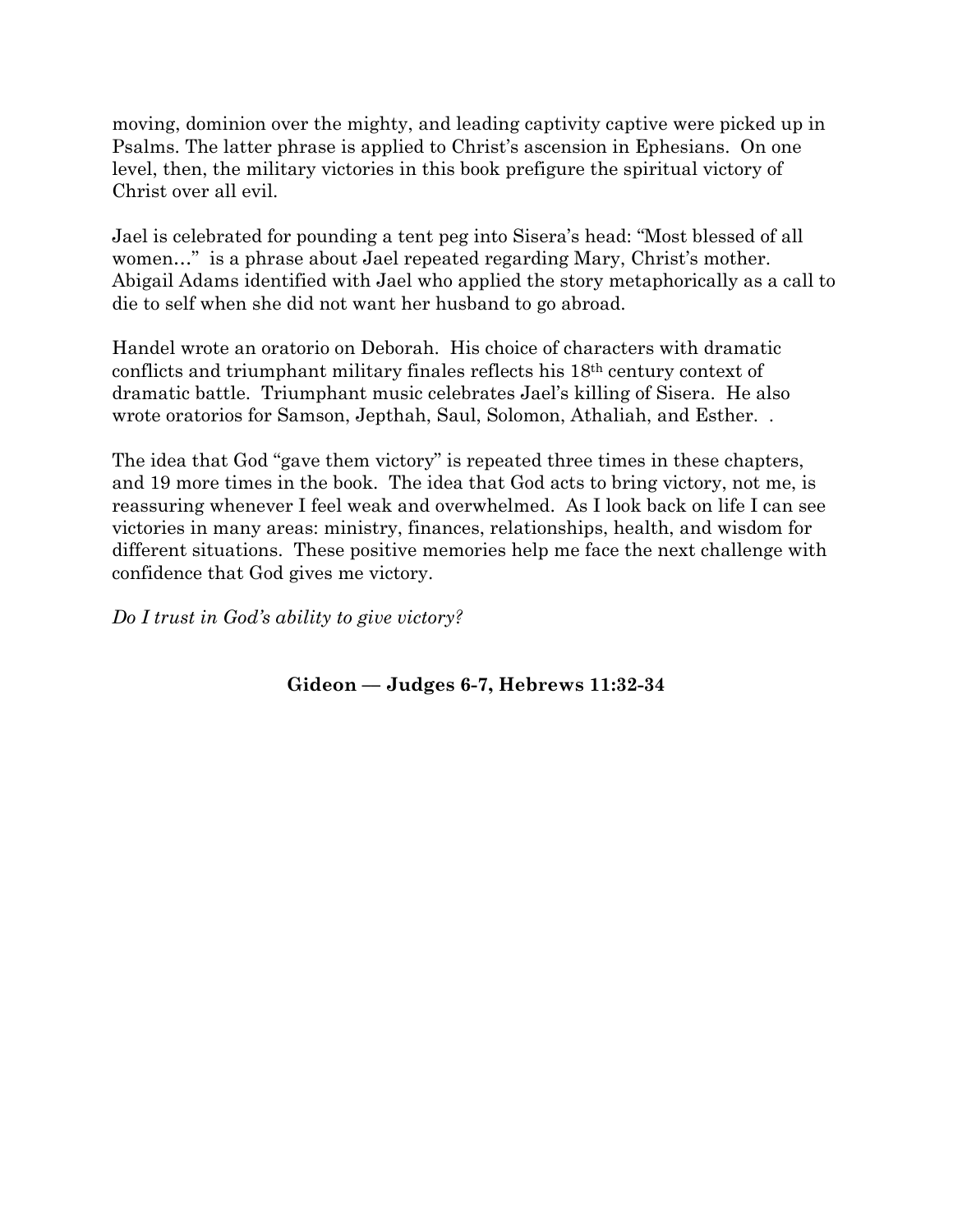

*Ferdinand Bol, Gideon's Sacrifice*

Gideon foreshadows Christ as leader of a small group of followers who dramatically turn the tables on more powerful people. Gideon and Christ let crowds go, and selected a small committed band of followers for battle against their enemies who had stolen all their food and left them starving. With a small band, Gideon routed the enemy, and with twelve followers, Christ turned the world upside down. This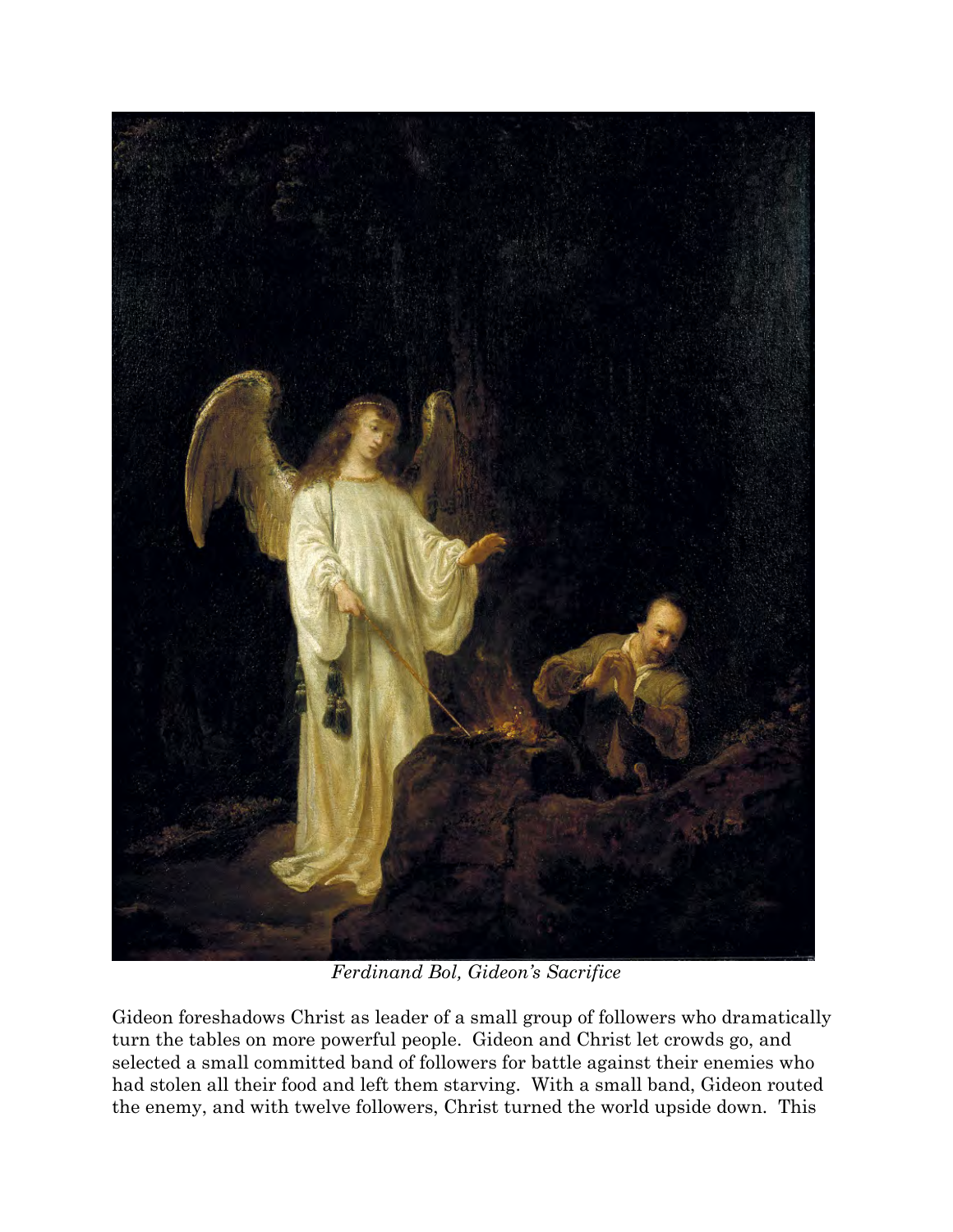story encourages us that God is with us and gives us strength and courage we do not have.

A favorite image from this story is setting out a fleece. Christians use this example to ask for a tangible sign of God's leading. Another favorite lesson is that one does not need strength in numbers, but rather strength of commitment and determination. The final lesson is that God wins the battle, and all we have to do is let our lights shine. Gideon was fearful, did not want the responsibility, but won his battle and place in history.

The time of the Judges reminds me of Tolkien's *Lord of the Rings* novels. Small nations, some good, some mixed, some downright evil, are in the midst of a massive competition between freedom and domination. The 40 or 80 year periods of peace remind me of the Hobbit residents of the Shire who take their small, happy lives for granted. But when the larger struggle intruded on them, they became unlikely heroes—weak, fearful and reluctant—but ultimately winning, letting their smallness and weakness become strengths.

*Do I let my weaknesses be turned to strength in God?*



**Gideon's Sons –– Judges 8-9, Mathew 13:34-35**

*Peter Paul Rubens, Massacre of the Innocents*

Jotham, the youngest son of Gideon, survived the slaughter of his seventy brothers, similar to Christ's survival of slaughter of the innocents. When he spoke up against his brother using a parable, he prefigured the extent to which Christ would also speak against his brothers in parables.

After Gideon's success, he became oppressive and idolatrous, serving as a cautionary tale for us that great spiritual victories can be followed by great compromises. He became greedy, and he led his family and the people into idolatry. We have to stay alert to these possibilities in ourselves and our spiritual leaders.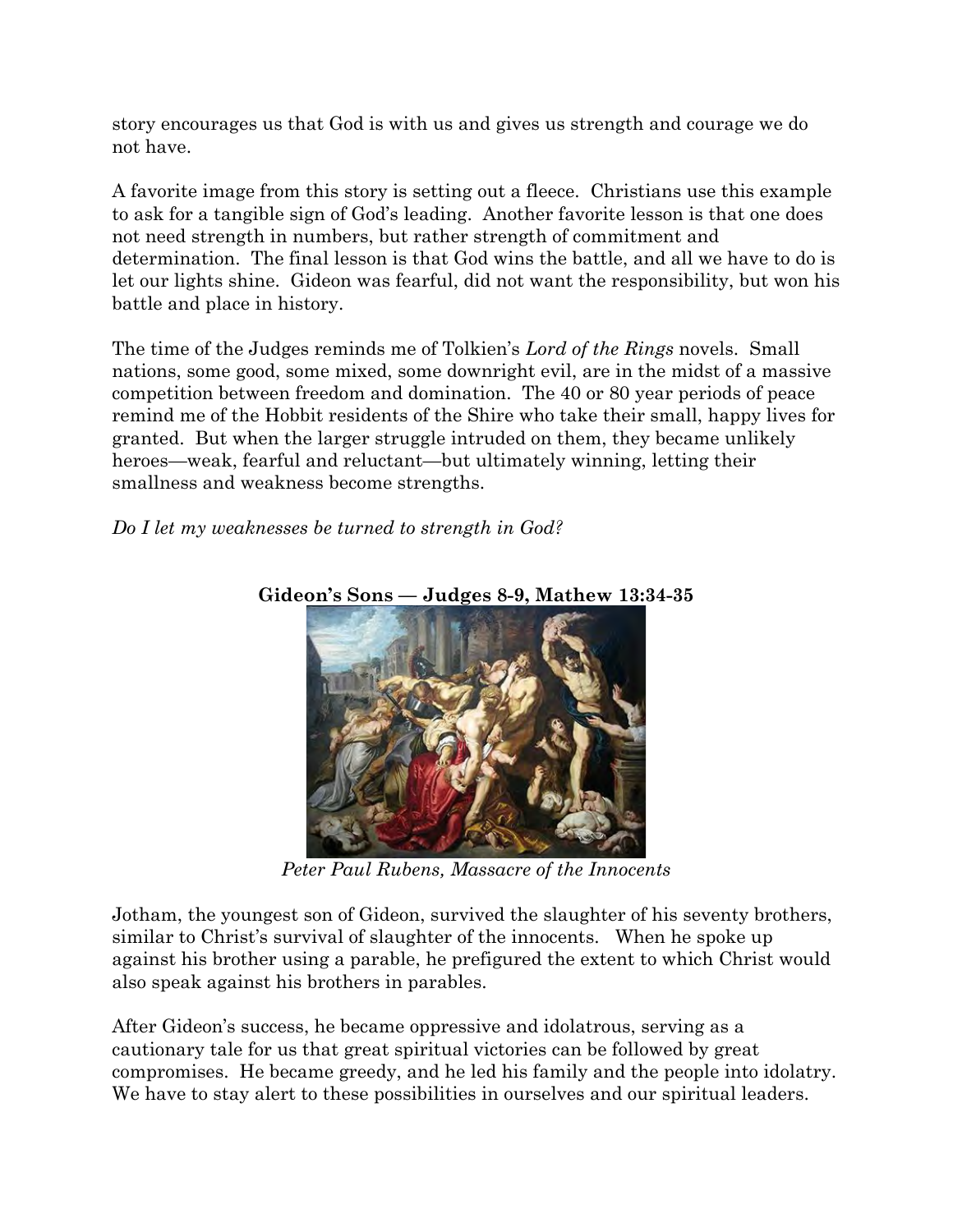One of his sons, Abimilech, murdered most of his brothers and became a tyrant and oppressor. Jotham pointed out his brother Abimelech's injustice by means of a parable. Trees sought a king, asking olive, fig, or vine to rule them, each of which refused. When they asked the bramble, it accepted, the analogy being acceptance of kingship by an unworthy man. Jotham prophesied that Abimelech would destroy his people by fire, and would be destroyed in turn.

Supporting a lawless ruler was a symptom of the peoples' disobedience to the law. A thousand people from Shechem who had supported Abimilech's kingship died by fire. He was wounded by a millstone thrown down by a woman, and asked his armor bearer to kill him. The moral given is that he was punished for murdering his brothers. It is sad that the great hero Gideon fell so far himself, and his son fell yet further from his former great victory. His family's tragedy is to foreshadow the massacre of the innocents.

*Am I alert to possible spiritual deterioration in myself?*



*Benvenuto, The Meeting of Jeptha and his Daughter*

As a flawed and foolish leader, Jepthah stands in contrast to Christ. Jepthah treated the vulnerable irresponsibly and made a vow that showed disregard for others. He then experienced the suffering he was willing to cause when it was his own daughter who was to be harmed thanks to his words. In contrast, Christ showed compassion to the poor, the ill, children, and women.

Jepthah, rejected by his brothers because he was a prostitute's son, gained a rebel following. When community leaders asked him to fight the Ammonites, he sent an appeal to the opposing King. He asked for respect for their 300 years possessing the land.

When he won the resulting war, he carried out his vow to sacrifice whoever met him upon his return which was, unfortunately, his daughter, celebrating with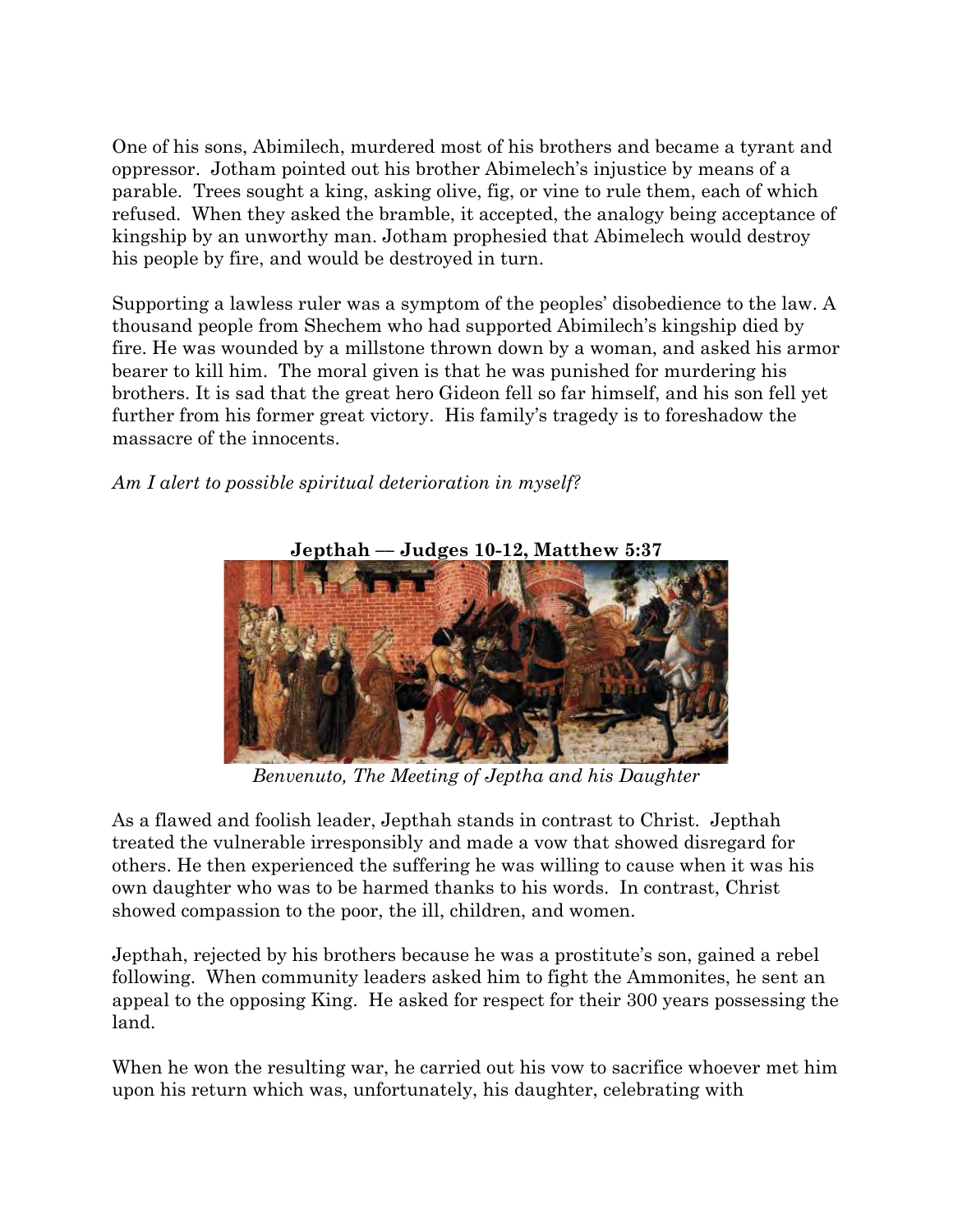tambourine and dance. Perhaps the result was perpetual virginity, not death, but a sad result of foolish words. As Christ exhorted us, we should simply say what we mean and mean what we say. Making promises we cannot keep gets us in trouble.

When disrespected by fellow Israelites, he retaliated by killing 42,000 people.

| Jepthah                                  | <b>Jesus</b>                          |
|------------------------------------------|---------------------------------------|
| Son of a prostitute                      | Son of a virgin                       |
| Led rebels while in the wilderness       | Defeated temptation in the wilderness |
| Leaders promised power                   | Leaders opposed his authority         |
| Demanded reassurance of his position     | Operated out of interior authority    |
| Made and fulfilled a foolish vow         | Advocated making no vows              |
| Took vengeance on his own for disrespect | Allowed his own to kill him           |
| Ruled only six years                     | Is an eternal King                    |

Before and after Jepthah we have ordinary leaders who did not have great battles but kept the peace—Jair for 23 years, Tola for 22, Ibzan for 7, Elon for 10, and Abdon for 8. How good to be reminded that a good ruler often does not have to make a big splash, but is gladly remembered for letting ordinary life go on.

*Do I think through the consequences of the promises I make?*

## **Samson –– Judges 13-16, John 5:19-22**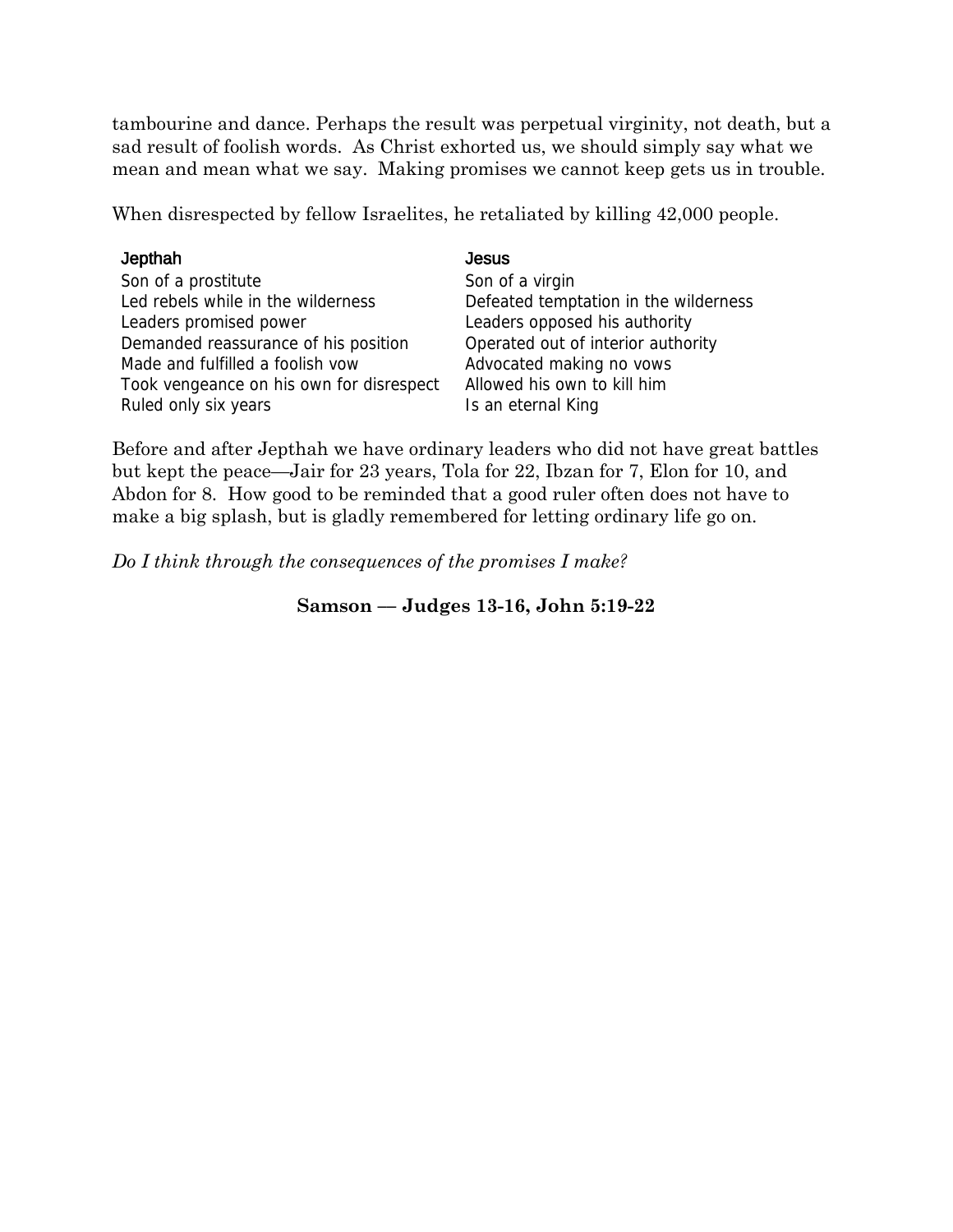

*Rembrandt van Rijn, The Angel Ascends after Manoah's Sacrifice*

Samson's birth and death parallel Christ, and yet he was the opposite of Christ in so many respects. He was stubborn, impatient, impulsive, sensual, and manipulated by women. But his birth was prophesied to his parents by an angel, and his decision to sacrifice himself by pulling down the pillars of the pagan temple and dying along with Israel's enemies bears some parallel to Christ's self-sacrifice.

The *Dictionary of Biblical Imagery* makes the point that in Samson's story we have two motifs at once: the exploits of a successful hero, a strong man akin to Hercules, as well as the tragedy of personal weakness and failure to live up to his calling. These ambiguities make him a complex character who has intrigued artists through the centuries, creating an archetype we easily recognize--the flawed, but brave and strong hero.

The Nazarite vow of not cutting his hair was violated by being captivated by a famously manipulative Delilah. Once more, the laws of God given for help and protection were violated by a flawed saviour who nevertheless looked ahead to the perfect saviour.

Through his twenty years as champion, the people were only partially freed from the Philistines. Most touching in the story was Samson's acknowledgment of need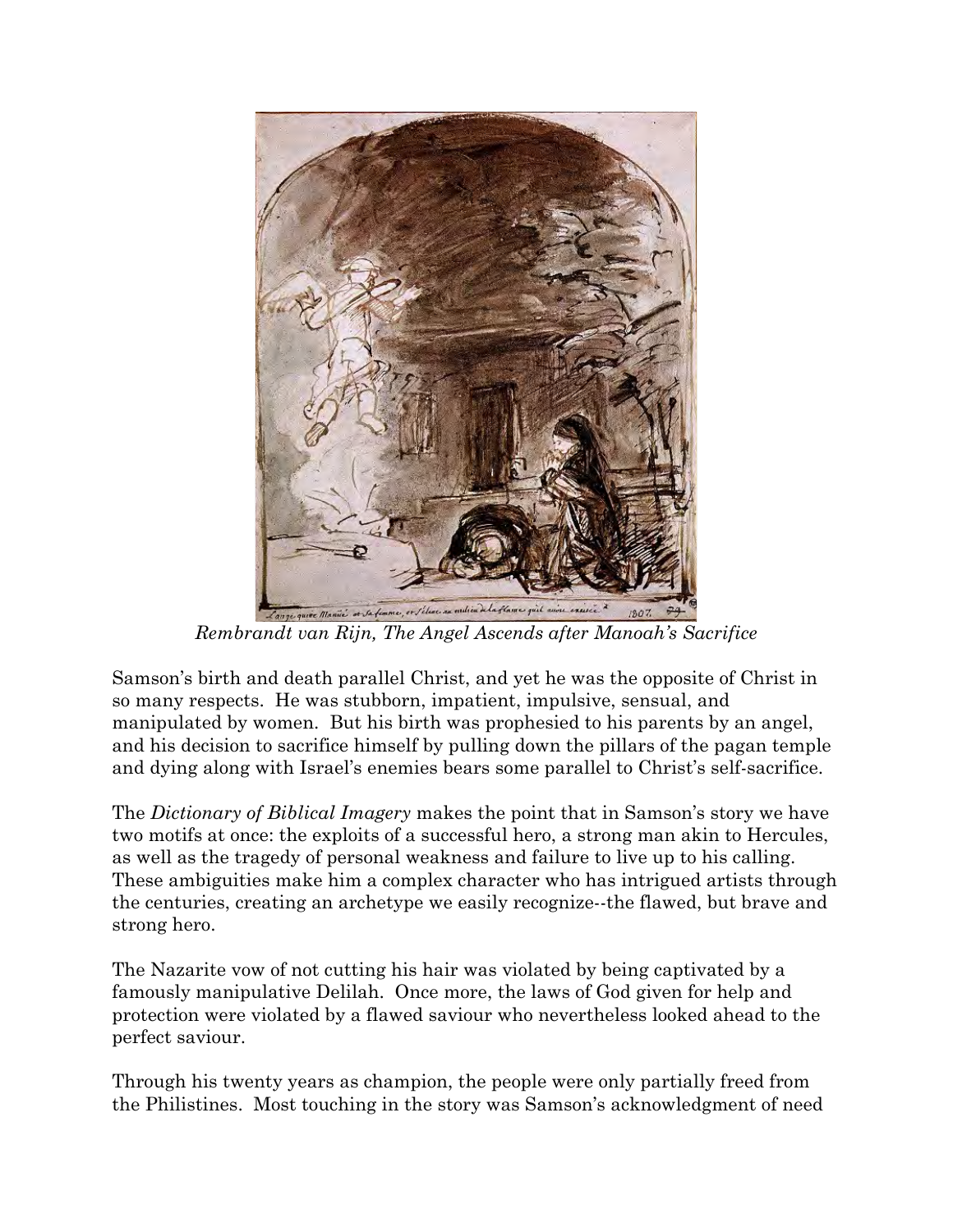when he was thirsty and he cried out to God who opened a spring. Blind and a prisoner at his life's end when he asked for strength to defeat his enemies. "Remember me again, O God," he prayed. These moments of humility contrast with his arrogant forgetfulness that his strength was a gift.

Outward success and inner weakness and subsequent failure is something we have seen in political and religious leaders in our day. Our movie action heroes often have Samson's same strengths and weaknesses. Perhaps all these stories speak to us because we are aware of our own ambiguous qualities as a mixture of heroism and failure, prone to anger, violence or lust, even as we aspire to champion the good.

*How self-aware am I of my character strengths and weaknesses?*



**False religion –– Judges 17-18, John 4:24**

*Pinturicchio, Nativity*

God called for spiritual worship in both Old and New Testaments. He required the people to love him and to refuse to worship idols, preparing the way for presenting himself as a person in Christ. True worship focuses on Christ, God with us.

Idolatrous religion and ritual had starting points, and this story is a case study. Micah, the one starting the new religion, admitted to stealing his mother's money. Getting it back, she used part of the funds to make an idol. Micah set up a shrine,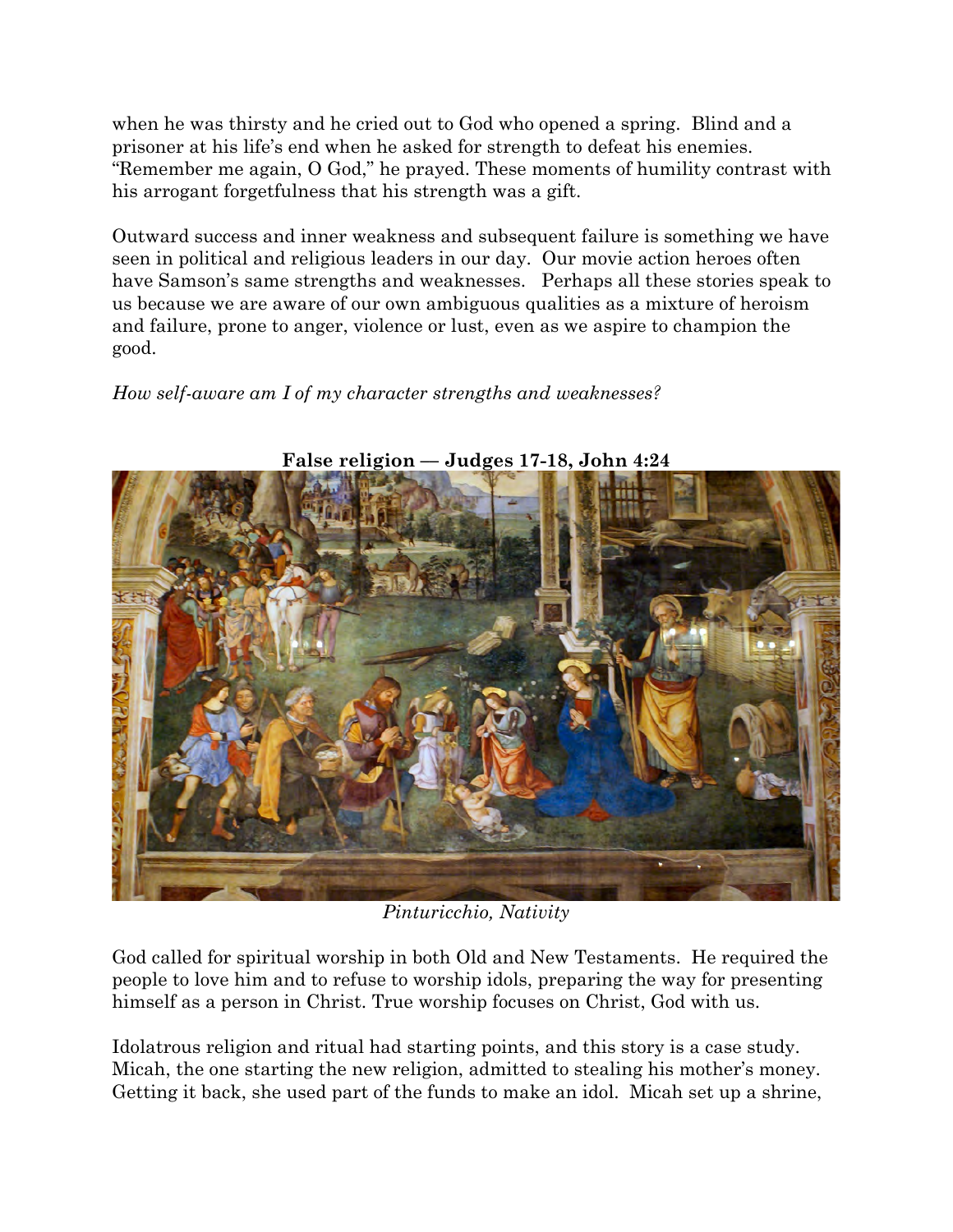and commissioned his son as a priest, and when a Levite needed work, Micah hired him. His motive was to manipulate the supernatural world to receive a blessing, rather than the curse his mother had pronounced on the unknown thief which turned out to be him. Every aspect of the prescribed worship of God was being violated.

The priest prophesied success for Israelites traveling through who were so pleased they asked him to become tribal priest and to steal the religious artifacts. Despite Micah's protests, they stole his manufactured religion. Sadly, the image was worshipped by the tribe of Dan for a long time.

The end of Judges shows a culture collapsing in fake religion, sexuality, and violence. The refrain "Israel had no king" was preparation for kingly rule, hoping they would bring more stability.

This deconstruction of starting a false religion warns us to notice our own attempts to manipulate God. Christ came and started no religion but rather called people to return from their hearts to God as they had been taught about him. He needed no image, because he was God's image. He did not pray for his own will, but accepted God's will. He did not manipulate the supernatural world with his prayers, but was able to do great things in the power of God.

*Am I inventing my own religion by thinking I can manipulate God?*

## **The Unfaithful Levite–– Judges 19, John 21:15**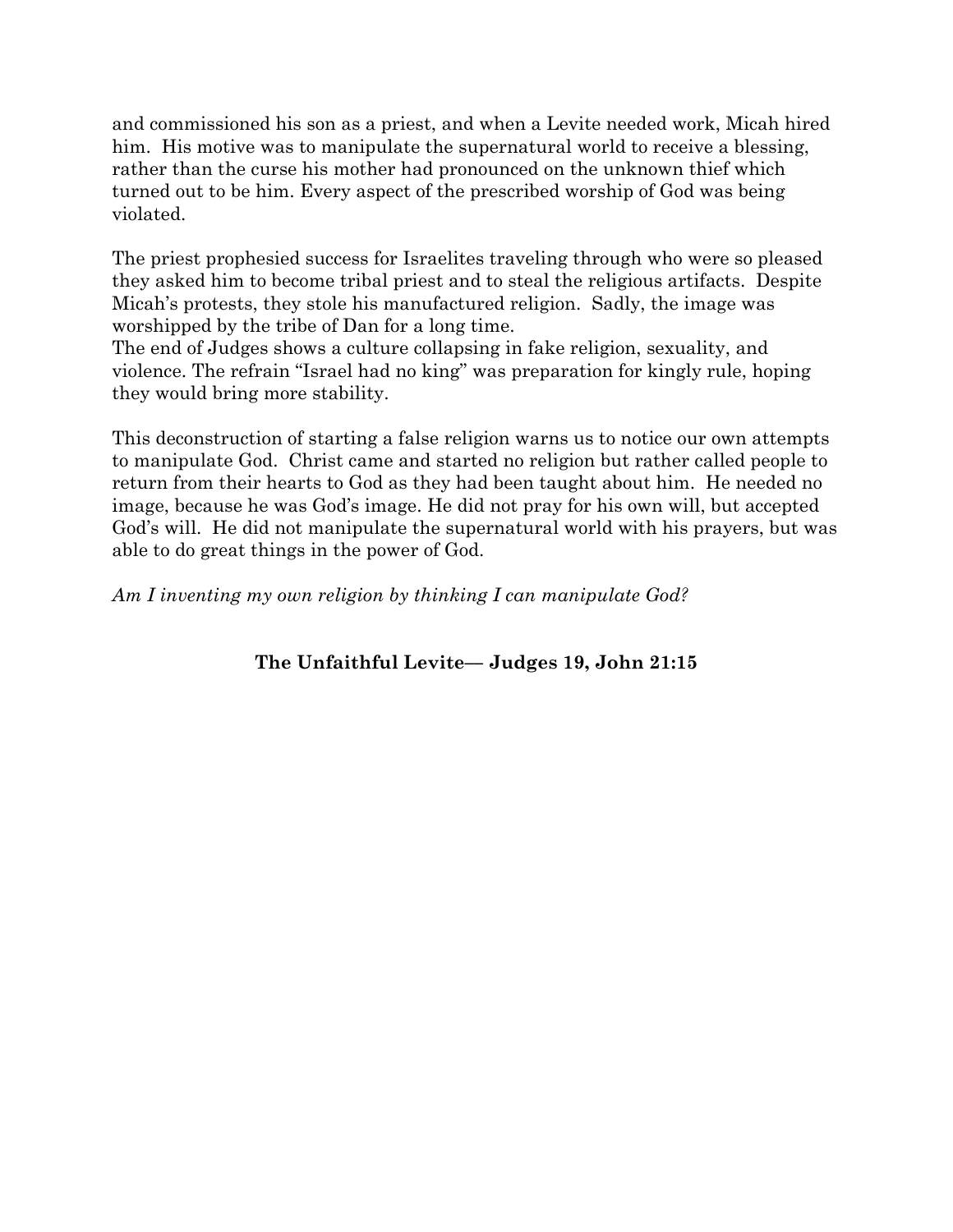

*Rembrandt van Rijn, The Man of Gibeah offers hospitality to the Levite and his concubine*

Levites, those who served and cared for the tabernacle, were intended to be God's servants and representatives, foreshadowing Christ. But the Levite's behavior showed how far people who were set aside for God had fallen. His calling was to serve at the tabernacle and to live in one of 48 cities set aside for Levites, but he lived off in a remote place. His marital relationship was troubled. He was indecisive and easily persuaded to feast and drink. He did not have the courage to protect his concubine, but subjected her to suffering and death. He then desecrated her body, and he rallied people to a place that had no connection to the tabernacle. The war he inspired cost 65,000 lives.

The point is made that Jerusalem (Jebus) was still in the hands of non-Israelites, so he did not feel safe staying there. But in reality, he was not safe with Gibeah's inhospitable people. In Joshua 24:33 we are told that the town of Gibeah had been given to Phinehas, the descendant of Aaron. It is the town from which Saul would come, and he also would call the tribes together for war by cutting a bull into twelve pieces. At this point Phinehas had moved the tabernacle to Bethel, and the men from Gibeah were duplicating the sins of Sodom.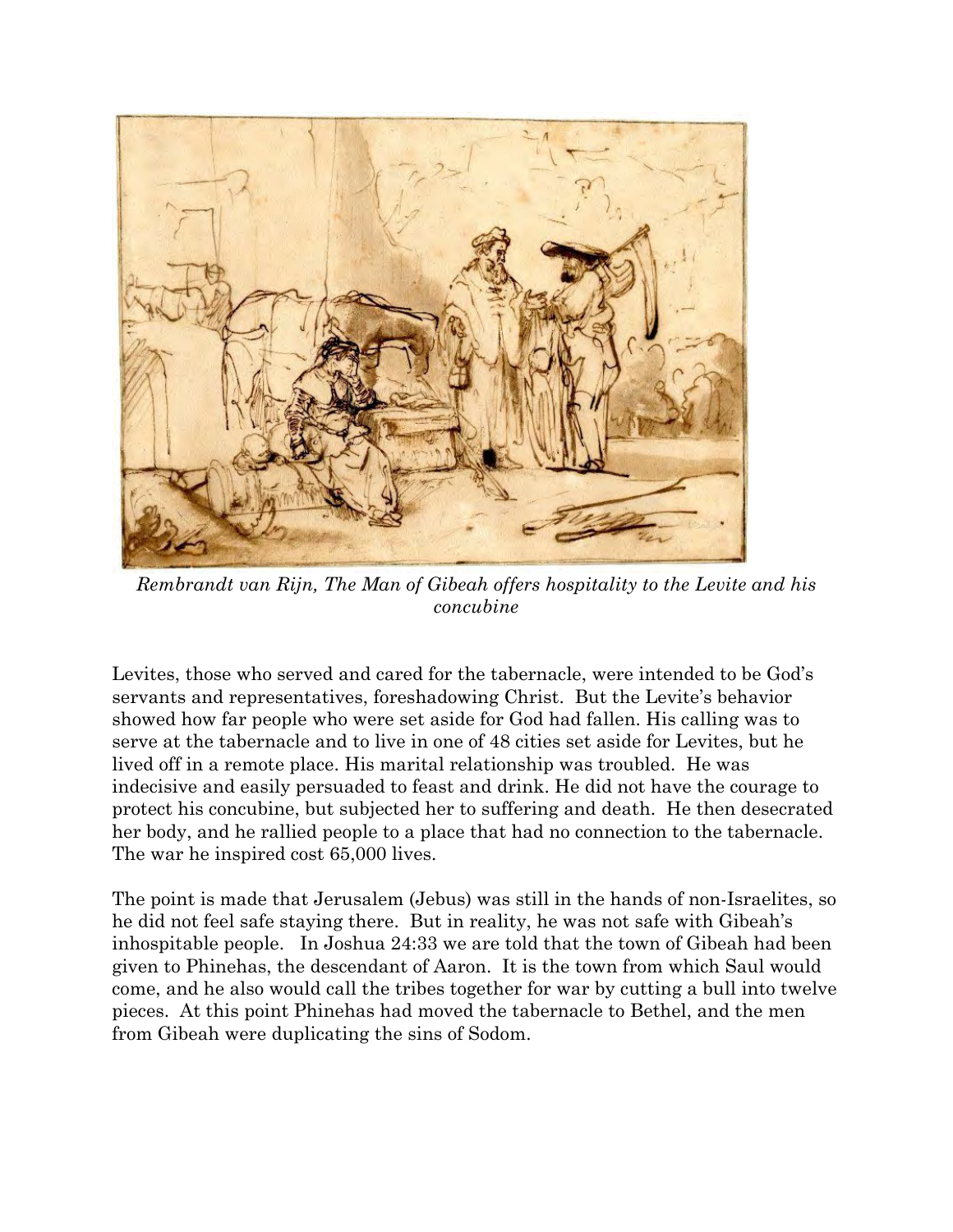In contrast, Christ was the perfect servant of God, the true Levite who fulfilled all the tabernacle imagery of which they were a part. The victimized woman is more representative of him than anyone else in the story.

## *Am I living as an authentic representative of Christ?*



**A Cry for Mercy–– Judges 20-21, II Corinthians 7:10**

*Rembrandt van Rijn, The Prodigal Son*

Men of Gibeah invited judgment on themselves by abusing and murdering the Levites' concubine. As Exodus 21:l2 says, "Anyone who assaults and kills another person must be put to death". They and most of their community did end up dying for this sin. Hosea later says that it was right to attack these wicked men who refused to recognize the law. We also know we are sinners who are under a sentence of death and who need mercy from Christ.

Each step in the story shows the chaos that ensued when the law was not followed. The high priest clearly had no control over the sinful behavior of what had once been his town, showing the collapse of high priestly authority. Once the sin had been committed, there were alternatives for dealing with it that would have been more reflective of God's law, and Phinehas the high priest is shown as a failure, foreshadowing the high priest of Christ's day. Given the identification of Phinehas as Aaron's grandson, this story is out of chronological order, but it serves as a climactic expression of the depths of social chaos to which they fell.

Rather than rallying an army, the Levite, following the law, could have gone to Phinehas to ask him to exercise his responsibility to judge and punish the murderers. The Benjaminite leaders could have turned over the guilty for